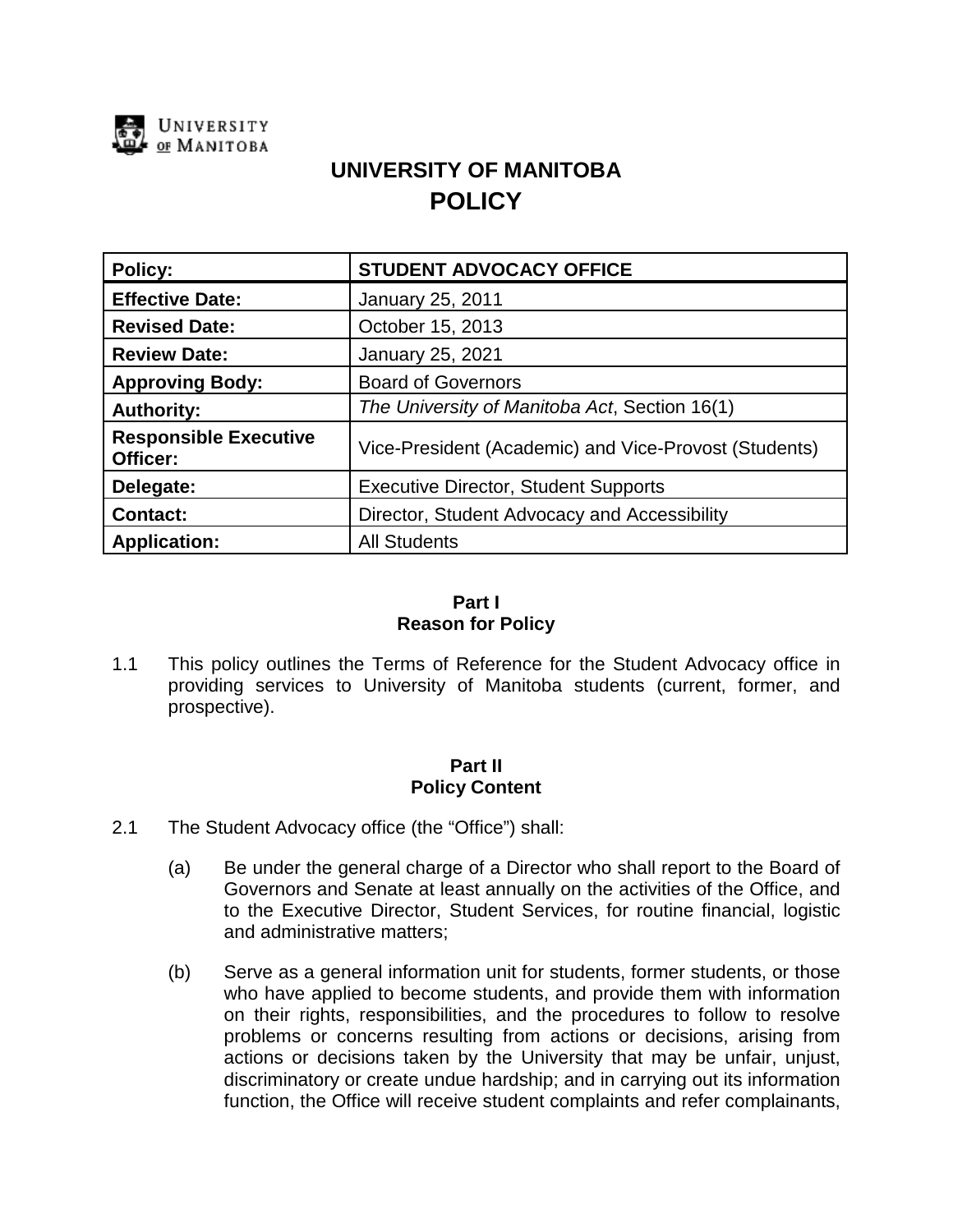as appropriate, to other University officers or staff, including, without limitation, Human Rights and Advisory Services, faculty members, and academic or support service administrators;

- (c) Investigate or facilitate the investigation of any concern or complaint presented by a student or former student or applicant;
- (d) Review policies, procedures, regulations, rules and criteria and recommend any changes thereto that are necessary or desirable to ensure prompt decision making, appropriate procedures and protection of the rights of students;
- (e) Subject to clause 2.1(e)(ii) hereof, provide assistance or representation to students who are appealing an academic or disciplinary action and are appearing before a residence, faculty, Senate or University committee; and
	- (i) in discharging its representational function, be responsible for the recruitment, selection, training and assigning of Student Advocates;
	- (ii) withhold or withdraw representation if, in the opinion of the Director of the Office, the case has no merit; the student is not co-operative; the student has retained legal counsel; and/or the circumstances indicate that such involvement would be counterproductive;
- (f) Have access to such information as is appropriate having regard to the representational functions of the Office, while at all times respecting confidentiality and only releasing confidential information after written permission is given by the affected parties for such release;
- (g) Keep suitable records of complaints, findings and recommendations as may be necessary; such records shall be accessible only to members of the Office, as per FIPPA and PHIA legislation.

#### **Part III Accountability**

- 3.1 The Office of Legal Counsel is responsible for advising the Vice-President (Academic) and Vice-Provost (Students) that a formal review of this Policy is required.
- 3.2 The Executive Director, Student Supports, is responsible for the implementation, administration and review of this Policy.
- 3.3 All Students are responsible for complying with this Policy.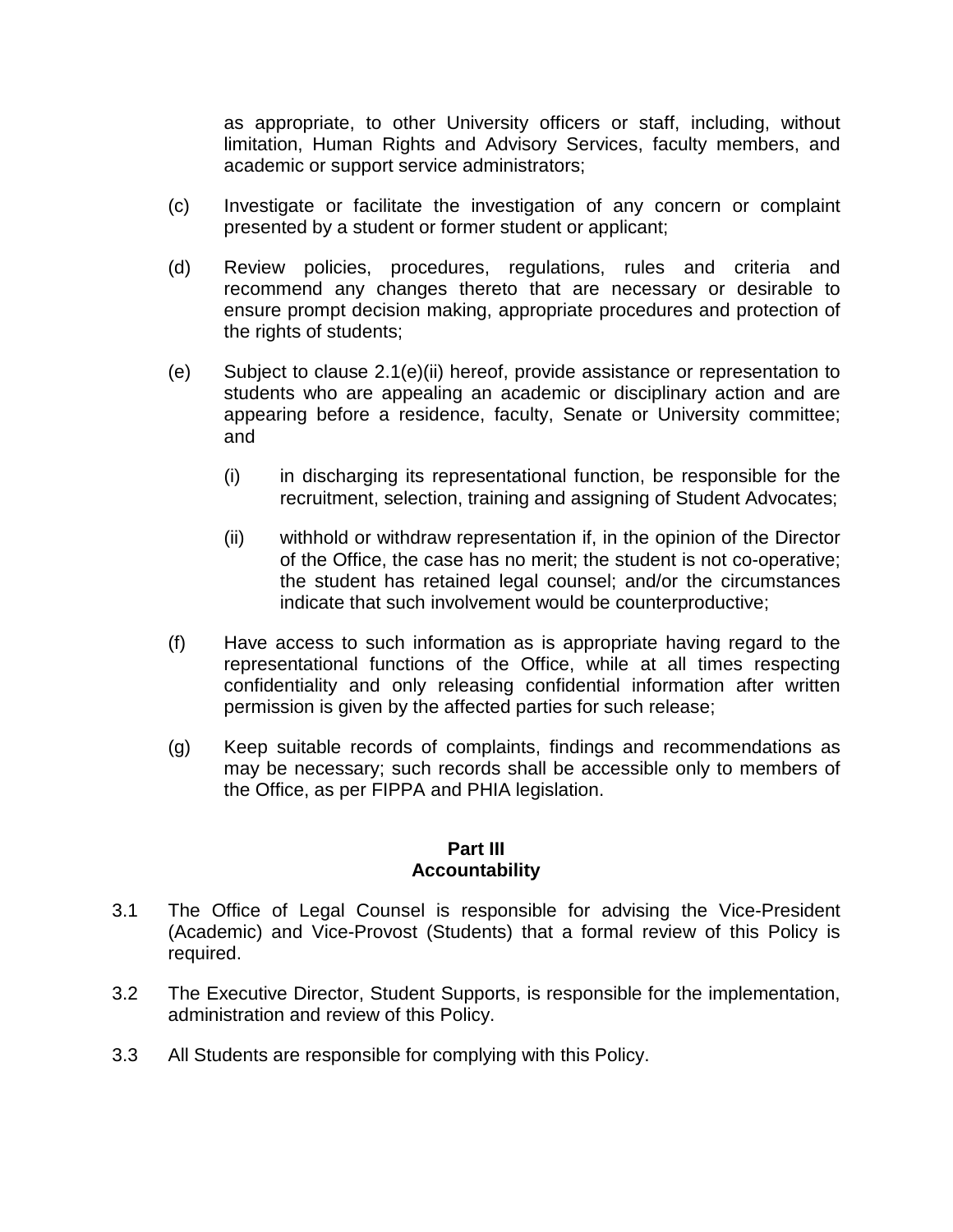#### **Part IV Authority to Approve Procedures**

4.1 The Approving Body may approve Procedures, if applicable, which are secondary to and comply with this Policy.

#### **Part V Review**

- 5.1 Governing Document reviews shall be conducted every ten (10) years. The next scheduled review date for this Policy is January 25, 2021.
- $5.2$ In the interim, this Policy may be revised or repealed if:
	- the Vice-President (Academic) and Vice-Provost (Students) or the  $(a)$ Approving Body deem it necessary or desirable to do so;
	- $(b)$ the Policy is no longer legislatively or statutorily compliant; and/or
	- $(c)$ the Policy is now in conflict with another Governing Document.
- 5.3 If this Policy is revised or repealed, all Secondary Documents will be reviewed as soon as reasonably possible in order to ensure that they:
	- (a) comply with the revised Policy; or
	- (b) are in turn repealed.

#### **Part VI Effect on Previous Statements**

- 6.1 This Policy supersedes all of the following:
	- $(a)$ Office of Student Advocacy Policy effective November 24, 1994;
	- all previous Board of Governors/Senate Governing Documents on the  $(b)$ subject matter contained herein; and
	- $(c)$ all previous Administration Governing Documents on the subject matter contained herein.